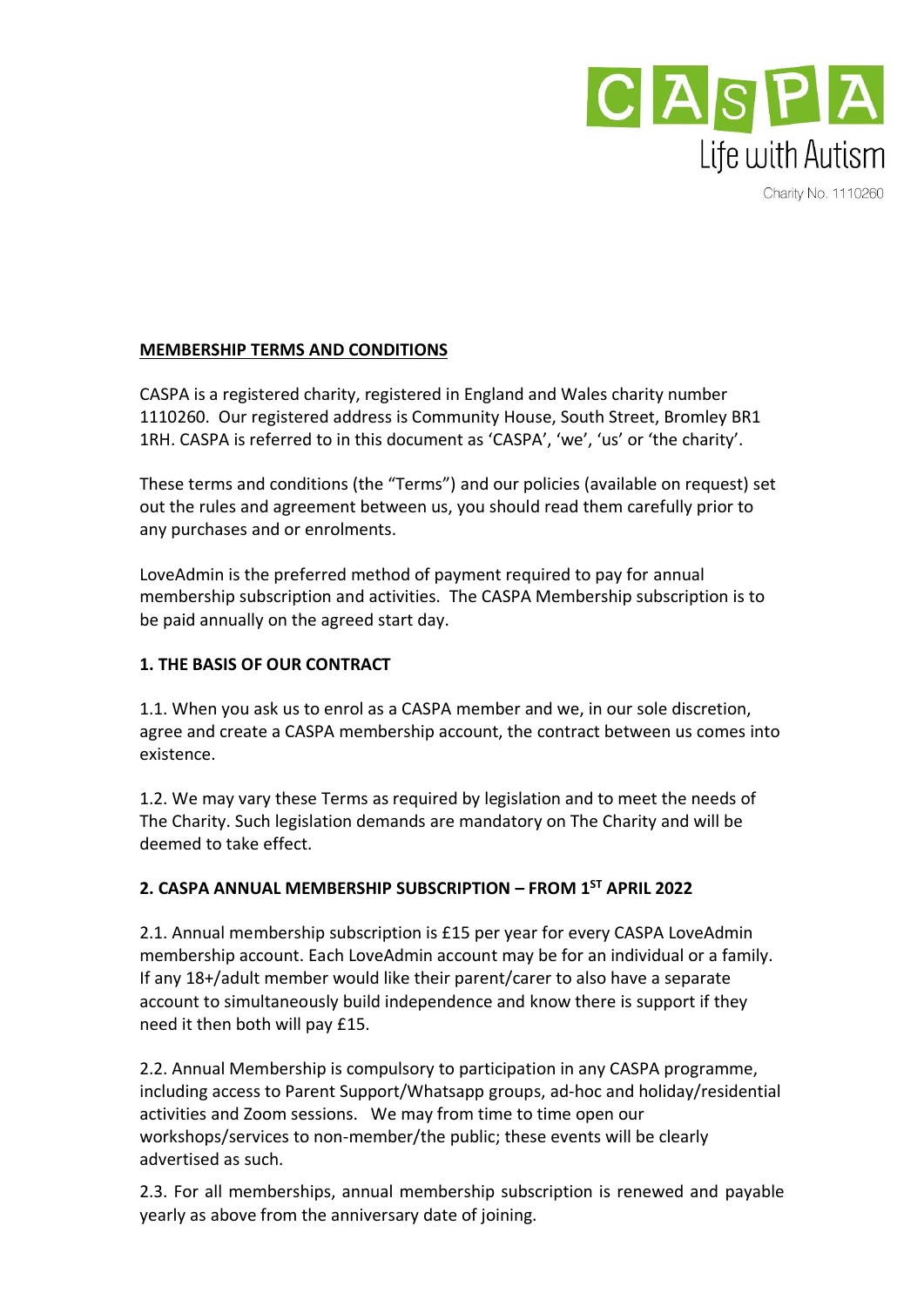2.4. Annual membership subscription once paid is not able to be credited or refunded. Should a member wish to cancel their annual membership, they must give one month's notice in writing to [membership@caspabromley.org.uk](mailto:membership@caspabromley.org.uk) and can still access CASPA activities until the end of the paid-up year.

2.5. A place on an activity will not be secured unless payment is made at point of booking. If for any reason a payment is missed, CASPA will contact the payee/member to collect outstanding payments. Places on all activities are limited and paying an annual membership subscription does not automatically guarantee a member a place on any activity. Whilst CASPA will endeavour to communicate to members when bookings open, it is the responsibility of the member/parent/carer to check their LoveAdmin account regularly to ensure they know when activity bookings are 'live'.

2.6. Bookings will close 48 hours prior to clubs/events to enable staff to see the registers and cater for those attending. If you would like to book after this time, you will need to contact [membership@caspabromley.org.uk](mailto:membership@caspabromley.org.uk) to see if there is availability. Depending on admin staff hours you may not always get a response. **Please do not turn up to the club/event without confirmation that you can attend or we may have to turn you/your child away.**

2.7. Both annual membership subscriptions and sessional/activity payments may be increased from time-to-time and members will be notified of any increases at least two months (usually a term) in advance.

2.8. If the annual membership subscriptions and activity fees are being paid via a third party (ie a Local Authority or agency), an agreement needs to be put in place through CASPA administration in order for CASPA to invoice the third party for the agreed amounts and within an agreed time frame. If this is how you wish to pay your contributions, please inform us of this at time of joining/as soon as possible by emailing [membership@caspabromley.org.uk](mailto:membership@caspabromley.org.uk)

#### **3. PAYMENTS FOR CLUBS, SERVICES AND ACTVITIES**

### *3.1. ALL ACTIVITIES, WHETHER INCLUDED IN YOUR ANNUAL MEMBERSHIP SUBSCRIPTION OR PAYABLE MUST BE BOOKED THROUGH LOVEADMIN. IF YOU ARE HAVING TROUBLE ACCESSING OR NAVIGATING THIS PLATFORM PLEASE EMAIL MEMBERSHIP@CASPABROMLEY.ORG.UK*

3.2. All weekly social clubs are chargeable, at an average rate of £4 per hour (£8 per two-hour session) and £2.75 per hour for 18+ services. This is a contribution to the cost of your place, but does not cover the full cost. CASPA fundraises to cover the remaining costs in order to keep member contributions low.

3.3. All Zoom/online activities are included in your annual membership subscription (including Parent Support Zoom, Pryzm, Pryzm Parent/Carers, Late Diagnosis Group etc). These may be subject to change depending on attendance and demand.

3.4. All additional activities including family walks/days out, special events, weekend and holiday activities are payable on an ad-hoc basis with contributions clearly outlined on the LoveAdmin platform.

#### **4. MEMBERSHIP CRITERIA / NEEDS ASSESSMENTS**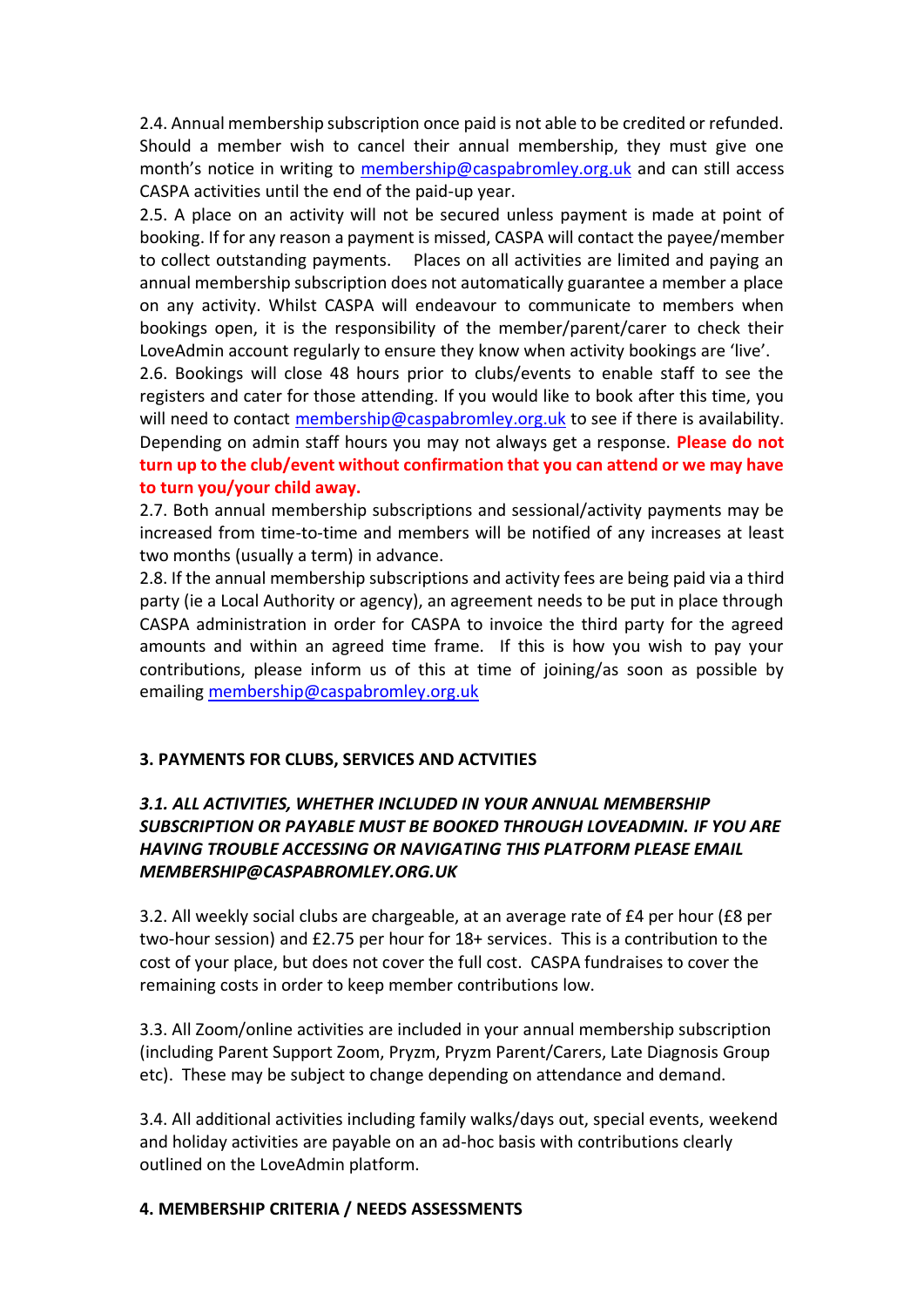All newly joining children/young people and adult members will be assessed for level of need. If the CASPA team decide an individual's level of need requires 1-2-1 support this may be available but at a greater cost to the member. If CASPA is not suitable for your child/young person we will be honest at the outset. This may take the form of a trial session. Being booked in for a trial session DOES NOT guarantee anyone a place at CASPA clubs/activities.

### **5. ACCESSIBILITY – CONCESSIONARY PLACES AVAILABLE**

If an individual or a family are experiencing serious financial difficulties they are invited to email [membership@caspabromley.org.uk](mailto:membership@caspabromley.org.uk) so that we can assist. We reserve 10% of our places for those who cannot afford to pay the full expected contribution. If you wish to apply for one of these subsidised places please email [membership@caspabromley.org.uk](mailto:membership@caspabromley.org.uk) to request a form. Please note, CASPA delivery staff cannot discuss terms or conditions of membership, contribution amounts nor take any payments. Please contact the Senior Leadership Team on the above email to discuss anything relating to membership.

**If you are a UK taxpayer and would like to help us raise further funds, please complete a Gift Aid Declaration on LoveAdmin. CASPA can gain the benefit of the tax attributed to donations, which is roughly equal to 25% of any net donation paid by you.** 

#### **6. INSURANCE – Our responsibilities**

6.1. Membership and participation in clubs and programmes shall not be permitted without the required insurance being in place. Insurances required are Public Liability, Employer's Liability and any additional specific insurance such as British Gymnastics Insurance for trampolining coaches.

#### **7. CANCELLATION AND LATE COLLECTION**

4.1. If you need to cancel an annual membership subscription, a cancellation period of 30 days is required. Payments for bookings during this period still remain payable, regardless of a member's attendance.

4.2. Due to limited spaces and the need for us to ensure we have appropriate staff ratios, if you want to cancel your child's place on **any** CASPA session, holiday day, activity or workshop it needs to be done at **least 48 hours** before a scheduled session. This gives us the opportunity to offer their space out or cancel a staff member without accruing costs to the charity. You need to cancel through the LoveAdmin site/app.

4.3. If you have to cancel your/your child's place at regular weekly clubs (Tots/Juniors/Inters/Seniors/16-21 or 22+), we will offer you a full refund or credit for that session *if cancelled at least 48hrs before the session*. However, if you do not cancel prior to the 48 hours, you will lose the payment for the session.

The above applies to weekly clubs only. Special events may be different (i.e. the CASPA Ball or CASPA residential trips) and may be non-refundable.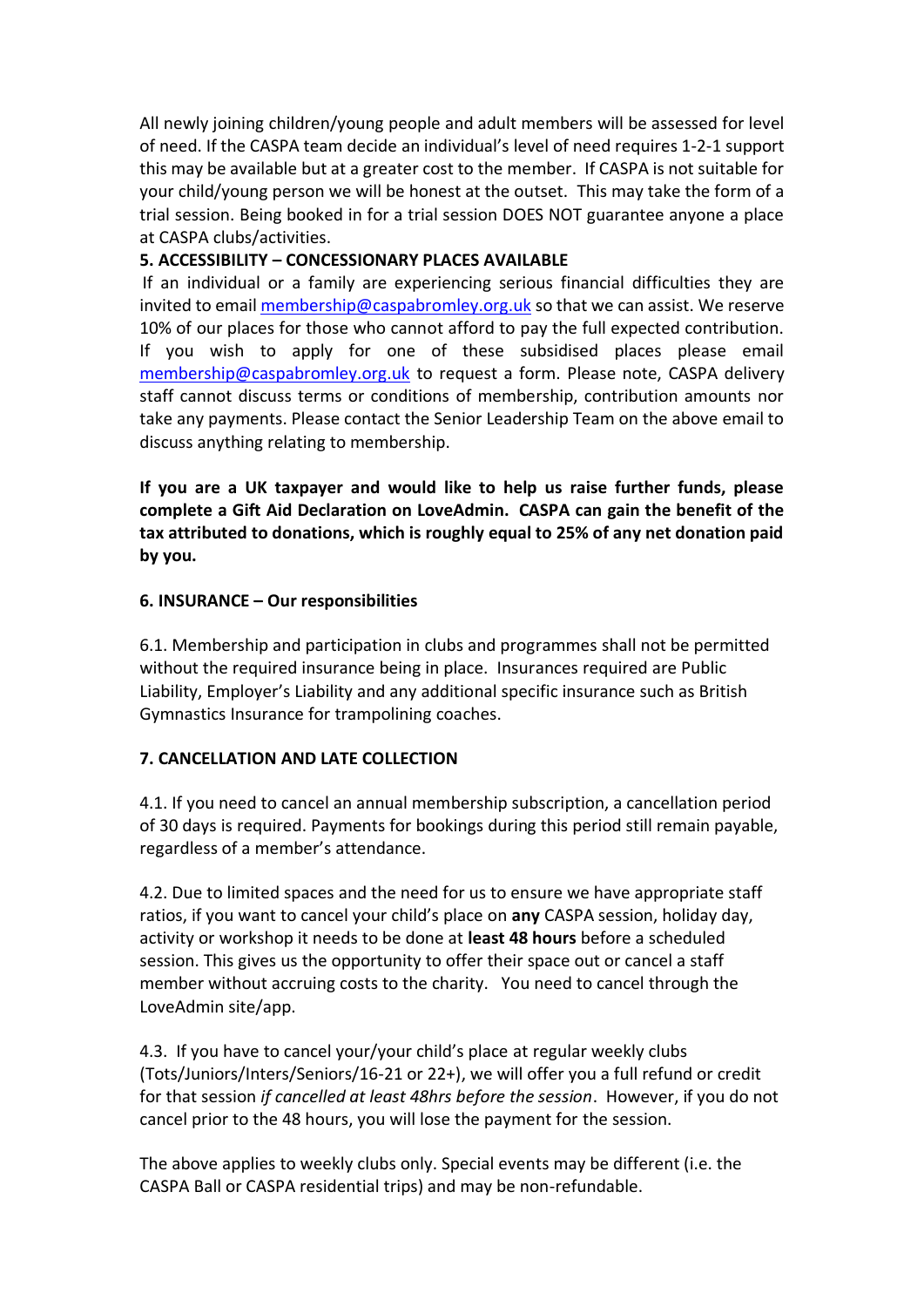4.4. If CASPA has to cancel a session (due to external circumstances such as no running water at our venues or severe weather conditions), we will offer you a credit to your account to be used at a later date on the same or similar activity/session.

# **5. LATE COLLECTION FEES**

5.1. CASPA club and activity sessions are run in local authority and privately owned buildings for which we pay rent hourly. We also pay our staff based on the times they work. For these reasons, if a parent/carer is late collecting their child/young person/adult this costs our charity a significant amount of money over the course of a year. In order to counteract this negative effect and ensure CASPA's longevity we have to charge late collection fees. After 5 minutes past the agreed collection time (all session times are on our website and the communications sent to you when you book/enrol) the fee will be £5 per 15 minutes or part thereof (for example if the session ends at 6.30pm, the fee applies from 6.35pm, with £5 being charged for collection between 6.35-6.50pm, then £10 from 6.50-7.05pm etc). Please ensure the child/person in your care is collected promptly to avoid any late fees. Late fees will be invoiced separately.

When you book your child/young person's place, you agree to these terms.

5.2. If a member is over 16 they can make their own way home/leave a CASPA session of their own accord without parent/carer permission (as long as they inform a staff member). Under 16s may travel independently with parental/carer permission, please let us know at the time of booking otherwise we shall assume they will be collected by their parent/carer and you may be charged if you do not arrive to collect them.

If someone other than their parent/carer that we have details for will be collecting them, please let us know as soon as reasonably possible as we will not allow them to go without prior agreement.

# **6. NON-ATTENDANCE DUE TO ILLNESS OR OTHER REASONS**

6.1. Should a member who is BOOKED ON for a particular session or club be unable to participate due to an illness or injury please notify us by emailing [membership@caspabromley.org.uk](mailto:membership@caspabromley.org.uk)

6.2. *Unexplained Absences* - If a member does not attend more than one consecutive session that they are booked in for without contact or explanation, or does so regularly, CASPA will contact you to find out why and to see if we can offer support. If it happens repeatedly, in order to maximise opportunity for access for other members we may suspend your account whilst any issues are resolved.

If you have not booked on for an entire term, we may contact you to see if we can offer you support.

# **7. CREDITS ON ACCOUNT**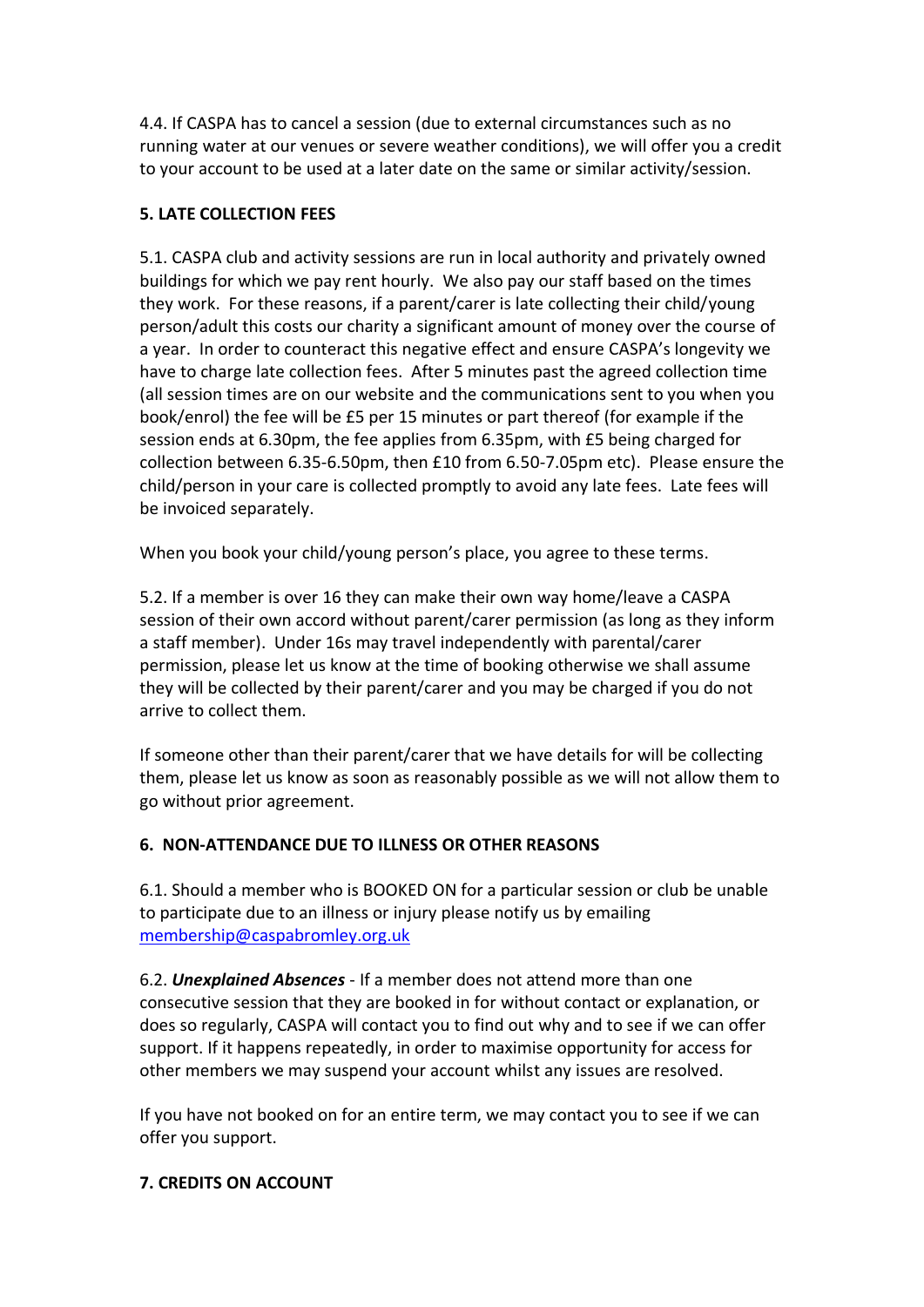7.1. All authorised credits hold a 6-month validation period, after this period credits become void.

7.2. Credits cannot be refunded.

## **8. COMPLAINTS**

8.1. Complaints Procedure: If you have a complaint please contact our Director of Operations at [sarah@caspabromley.org.uk](mailto:sarah@caspabromley.org.uk) if you are not satisfied by our initial response and actions and wish to make a formal complaint, please refer to our Member Complaints Policy and Procedure which is available on request.

## **9. DATA PROTECTION**

9.1. We take our responsibilities towards you and your child's personal information very seriously, we only hold data that we need for the purposes of providing our services.

9.2. How we will use your personal information. We will use the personal information you provide to us in accordance with our privacy policy statement.

9.3. Updating personal information. CASPA will review and update all data on a regular basis. It is the responsibility of the individuals giving their personal data to ensure that this is accurate, and each individual should notify CASPA if, for example, a change in circumstances mean that the data needs to be updated. It is the responsibility of CASPA to ensure that any notification regarding the change is noted and acted on.

CASPA will send every member a reminder on an annual basis (from the date they initially joined), in order to encourage members to give us up-to-date personal data. If an individuals' personal data changes between these times it is **their responsibility** to inform us of this and we will immediately send a new form to be completed. Our LoveAdmin communication system requires us to take this approach.

# **10. TERMINATION**

10.1. A breach of CASPA's terms and conditions or any misconduct not specifically mentioned herein may result in temporary or permanent suspension of a person's membership of CASPA. We would hope that we could always resolve any membership / terms and conditions problems before it escalated to this situation. We are always open to talk about any issues a member may be experiencing, either with our services or their own financial situation. Please contact [membership@caspabromley.org.uk](mailto:membership@caspabromley.org.uk) if you wish to discuss anything.

# **11. WAIVER**

11.1. No failure or delay by a party to exercise any right or remedy provided under this agreement or by law shall constitute a waiver of that or any other right or remedy, nor shall it prevent or restrict the further exercise of that or any other right